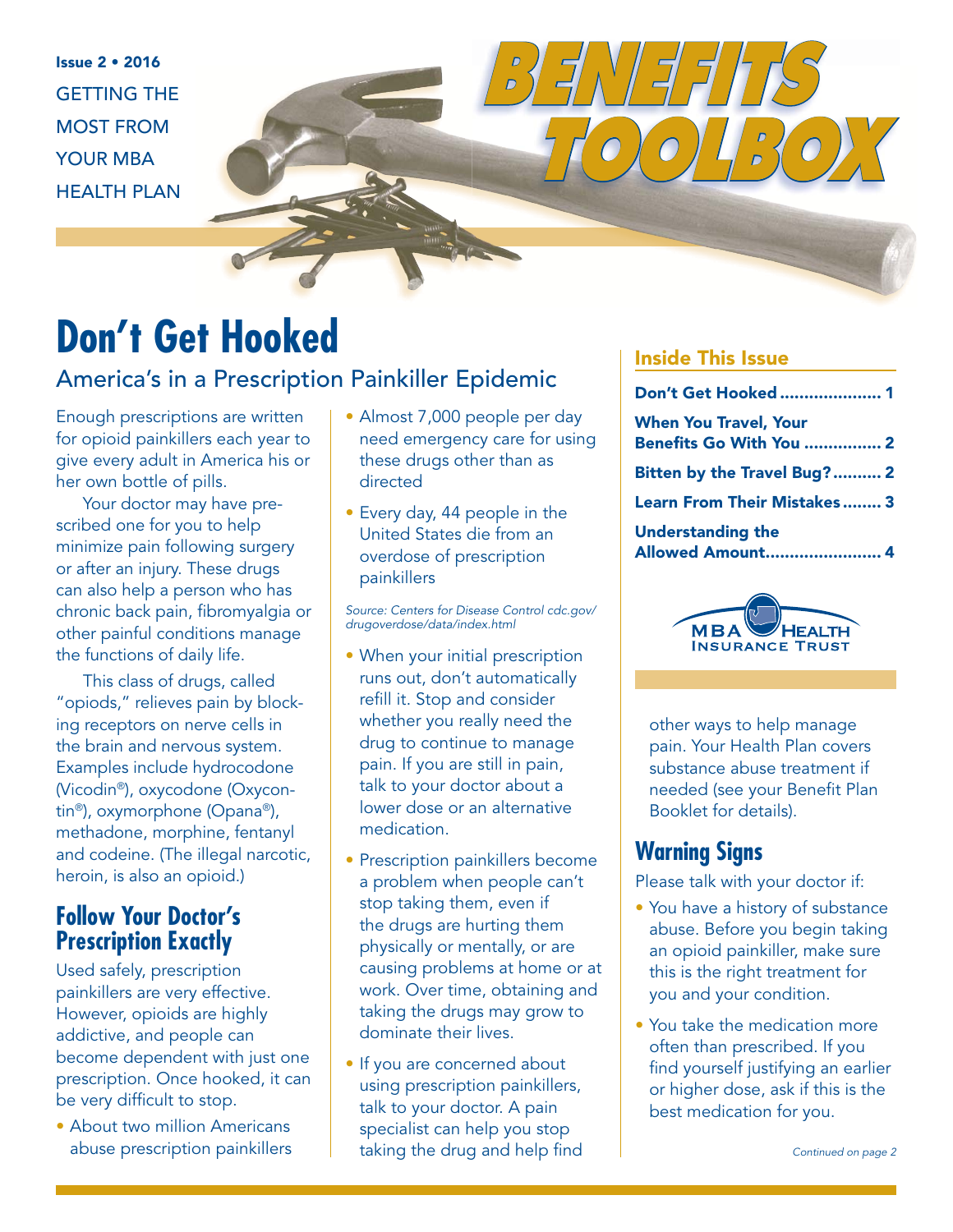# **When You Travel, Your Benefits Go With You**

Don't Leave Home Without Your Card

Whether you're taking a summer vacation or traveling on business, your Health Plan keeps you covered anywhere in the world.

Urgent, but not life threatening, events can happen any time. A few simple steps can help you be prepared for the unexpected, no matter where you are.

Always keep your Health Plan ID card and your family's doctors' names and phone numbers in your wallet.

**2** If you have a life-threatening **Example 12** emergency, call 9-1-1 or go to the nearest hospital. Then, be sure to call the number on your card within 24 hours.

3For urgent care in situations that are not life-threatening, make a call to locate a provider and understand your benefit coverage.

#### REGENCE MEMBERS:

When you're a Blue<sup>SM</sup> member, you take your health care benefits with you—across the country and around the world. The BlueCard Program gives you access to doctors and hospitals almost everywhere. Within the U.S., you're covered whether you need care in urban or rural areas. Outside of the U.S, you have access to doctors and hospitals around the world through the BlueCard Worldwide® Program. Call BlueCard Access at 800-810- BLUE (2583; toll-free) or collect at 1-804-673-1177 or visit BCBS. com/bluecardwordwide.

ASURIS NORTHWEST HEALTH:

Members have access to Multiplan for health care when out

of their local Asuris home service area. Multiplan is a national network of health care providers, such as doctors, clinics and pharmacies. To learn more about Multiplan or find a provider when visiting out of the Asuris service area, go to multiplan.com.

#### GROUP HEALTH MEMBERS:

Call your personal physician during office hours. After hours, call the Consulting Nurse Service at 800- 297-6877 (toll-free) or Customer Service at 888-901-4636 (toll-free) during business hours. You may also receive routine care from Kaiser Permanente (some services require preauthorization from Group Health). Contact Customer Service to find out which states have a reciprocity agreement.

ACCESS PPO MEMBERS: You may also use providers in the First Choice network throughout Washington, Oregon, Idaho, Alaska and Montana and the First Health network in all other states.

GROUP HEALTH HMO MEM-**BERS:** You must use Group Health network providers except for emergency services.

You're covered for emergency and medically necessary urgent care anywhere in the world.

In most cases, you will not have to pay upfront, other than the usual out-of-pocket expenses for non-covered services, deductibles, copays and coinsurance. If you are traveling out of the country and have an emergency, you may be required to pay when you receive care and later send in a claim form for reimbursement based on Plan benefits.

# **Bitten by the Travel Bug?**

### Take Steps to Avoid the Zika Virus

Before you travel, visit the Centers for Disease Control website at CDC.gov, then click Travelers' Health. You'll find reliable information about protecting yourself from illnesses in destinations around the world.

#### DON'T GET HOOKED continued from page 1

- You need to take more to reduce your pain. Your body may naturally develop a tolerance to the drug over time—but never increase your dose unless your doctor prescribes it.
- You can't stop taking it without having withdrawal symptoms. If your body develops a dependence on the drug, get help to step down the dosage over time to minimize these effects.
- You feel euphoric or have a false sense of peace when you take the drug. This is a sign of addiction.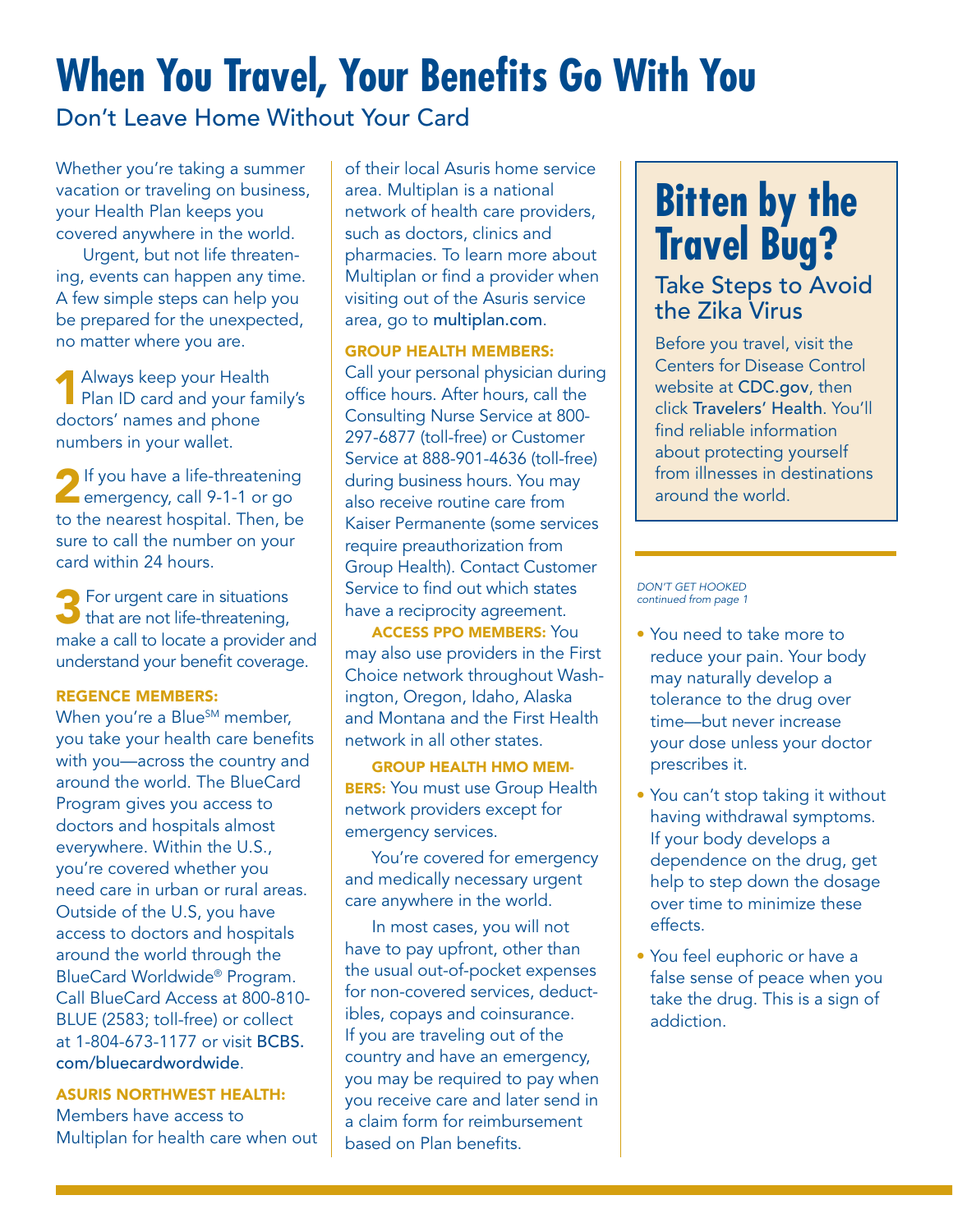# **Learn From Their Mistakes**

## Former Smokers Share Grim Advice

Did you know that for every person who dies because of smoking, at least 30 people live with a debilitating smoking-related illness, like chronic obstructive pulmonary disease (COPD), emphysema or chronic bronchitis?

These former smokers learned this lesson the hard way, and have some life-saving advice for people who still smoke.

If you smoke, we encourage you to heed their advice and quit. No matter how old you are or how long you've smoked, quitting can help you live longer and be healthier.

People who stop smoking before age 50 cut their risk of dying in the next 15 years in half compared with those who keep smok-

## "I started using e-cigarettes but kept smoking. Right up until my lung collapsed."

Kristy, age 35, Tennessee, had smoker's cough and severe shortness of breath. She tried using e-cigarettes to cut down on her smoking. She kept smoking until her lung collapsed.

### "If you feel attached to your cigarettes, just wait until you have an oxygen tank."

Becky, age 54, Ohio, was diagnosed with COPD when she was only 45 years old. She has emphysema, chronic bronchitis and a collapsed lung. Now she's chained to an oxygen tank 24/7. All because she smoked.

## "I quit so I'd be more than a memory to my daughter."

Rico, age 48, California, quit smoking after surviving cancer. Quitting not only increased his chances of survival, it was the start of a new and happier life for him and his family.

### "Quitting isn't about what you give up. It's about what you get back.

Rebecca, age 57, Florida, struggled with depression. She thought smoking would help, but it just made her more depressed. When she quit smoking it changed her life, mentally and physically. Now she runs 5Ks and hopes to live to be 100.

products. Source: Centers for Disease Control & Prevention cdc.gov/tobacco/campaign/ tips/press/articles/index.html

ing. Ex-smokers enjoy a higher quality of life—they have fewer illnesses like colds and the flu, lower rates of bronchitis and pneumonia, and feel healthier than people who still smoke.

## **Today Is the First Day of the Rest of Your Life**

The Quit for Life program can help you quit for good with proven techniques that have helped hundreds of thousands of people stop smoking.

- REGENCE MEMBERS AND ASURIS NORTHWEST HEALTH MEMBERS: For residents of Washington State, Quit For Life is offered free through the Washington State Tobacco Quit Line. Call 1-800-QUIT-NOW (toll-free) to get started. Under the Preventive Care Prescription Benefit, FDA-approved tobacco cessation medications and products are covered at no cost to you. Treatments that are not FDA-approved medications are not covered under the prescription benefit (such as "e-cigarettes"). See your Plan Booklet for more information on covered tobacco cessation services.
- GROUP HEALTH MEMBERS: Quit For Life is offered to Group Health Members at no cost. Call 1-800-462-5327 (toll-free) to get started. Your Plan covers prescribed nicotine replacement